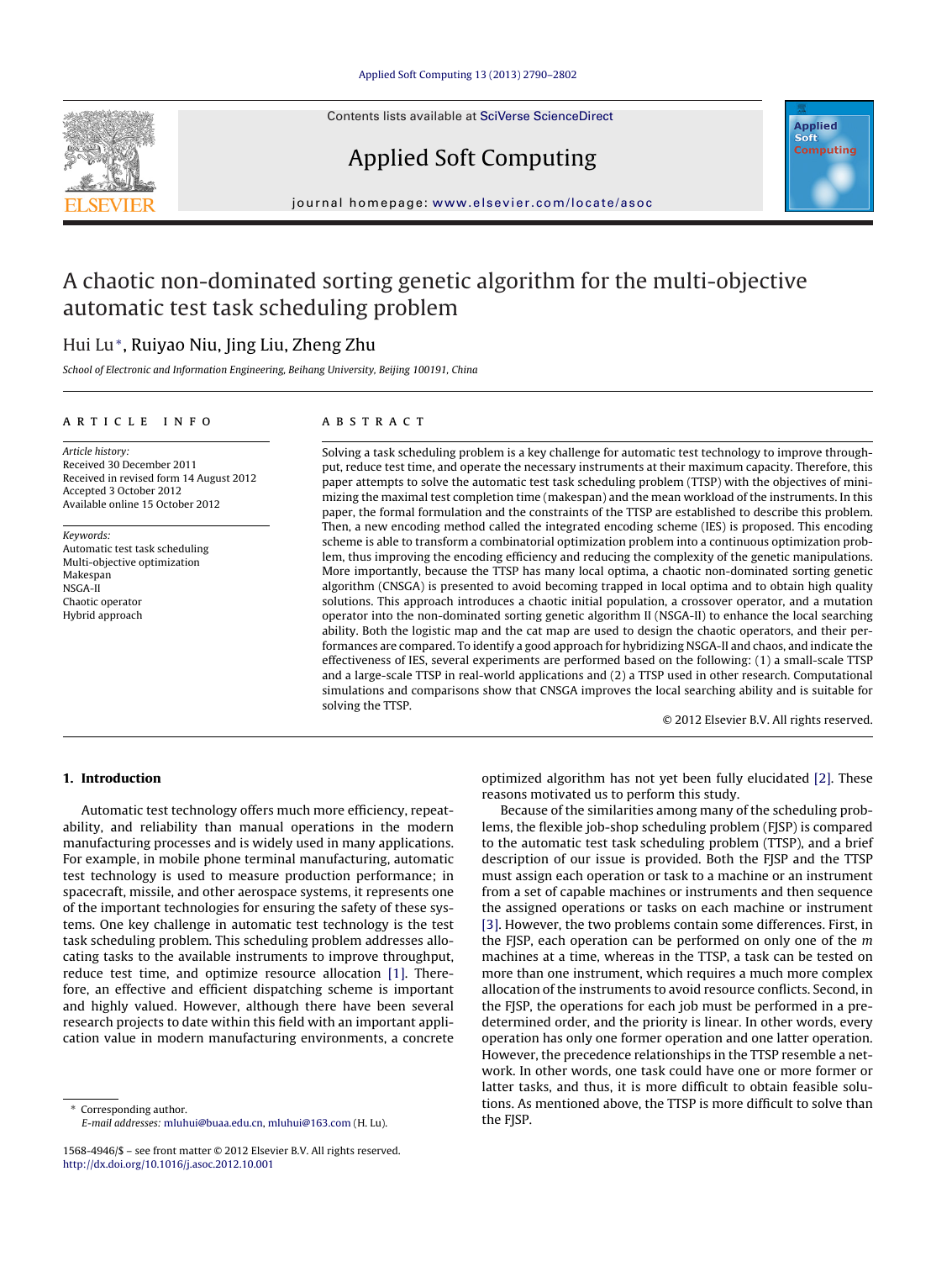The FJSP is NP-hard [\[3\],](#page--1-0) and many similar problems, such as TTSP, have this property. Thus, it is difficult or impossible to solve this type of problem with deterministic methods. Many meta-heuristics methods and evolutionary algorithms have been proposed. In this research, we present an algorithm, the chaotic non-dominated sorting genetic algorithm (CNSGA), which hybridizes chaotic sequences based on the logistic map and the cat map with the non-dominated sorting genetic algorithm II (NSGA-II). The NSGA-II method was presented by Deb in 2002 [\[4\]](#page--1-0) and has been successfully used in solving shop scheduling problems [\[5\],](#page--1-0) reactive power dispatch problems [\[6\],](#page--1-0) and many other applications. This approach is effective and able to maintain a better spread of solutions. In addition, the TTSP has many local optima, and chaotic operators are used to avoid becoming trapped in the local optima. Chaos theory focuses on the behavior of dynamical systems that are highly sensitive to initial conditions. Chaotic sequences have some special characteristics, such as the ergodic property and the stochastic property [\[7\].](#page--1-0) Because of these properties, optimization algorithms based on chaos can escape from the local optima, depending on their chaotic motion [\[8\].](#page--1-0) Thus, some researchers used optimization algorithms combined with chaos to achieve better results. For example, Lü et al. [\[9\]](#page--1-0) introduced a chaotic mutation into the GA to train an artificial neural network, and Guo et al. [\[10\]](#page--1-0) used both chaos optimization of the initial population and excellent individual chaotic disturbance to escape from the local optima. Although approaches that combine evolutionary algorithms and chaos are applied in various fields, a few researchers have sought to solve the multi-objective optimization problems using chaotic operators. Thus, we contributed a substantial effort to find satisfactory approaches for combining multi-objective optimization algorithms with the chaos principles.

In this paper, a chaotic initial population, a crossover operator, and a mutation operator are introduced into the NSGA-II to enhance the local searching ability. To determine the distinct performances of different chaotic maps, both the logistic map and the cat map are used as number generators in place of random number generators in the initial population, crossover operator, and mutation operator. Thus, there are six variants of CNSGA.

Additionally, the chromosome-encoding scheme is an important aspect that should be carefully considered. Both the FJSP and the TTSP are a combination of machine/instrument assignment and operation/task-scheduling decisions [\[11\].](#page--1-0) Thus, a chromosome should include these two types of information. The FJSP has two main encoding schemes: the task sequencing list (TSL) (or the operations list coding (OLC)) [\[12\]](#page--1-0) and the two-vector representation [\[11\].](#page--1-0) The TSL represents the schedule in a list of operations, and each operation holds one cell. Every cell contains the operation number, the job number, and the machine number. This encoding scheme is understandable, but it makes the corresponding genetic manipulations difficult to perform. The two-vector representation is composed of a chromosome with two parts: the machine assignment vector and the operation sequence vector. This encoding scheme can always represent a feasible operation sequence. However, it still contains some disadvantages. For example, it is not very efficient, and decoding is inconvenient. Moreover, the crossover operators and the mutation operators of these two vectors are usually different and should be considered separately; this constraint increases the complexity of the genetic manipulations. More importantly, the encoding scheme uses discrete encoding, and thus, algorithms such as PSO cannot use it directly because some bits of a particle position may appear as real values, whereas the discrete encoding requires integers. Two main approaches are applied to address this type of incompatibility. One approach is to revise the updated particles. For example, Xia and Wu [\[13\]](#page--1-0) rounded off the real optimum value to its nearest integer number. The other approach is to design a new particle updating method to

replace the traditional velocity-displacement model. Zhang et al. [\[14\]](#page--1-0) enabled each particle to exchange information by performing a crossover operation, which did not generate real values. These two approaches require adjustments or special designs and are not always convenient. Similarly, chaotic technology cannot be easily applied to improve the performances of algorithms using discrete encodings because the chaotic variables are continuous variables. Thus, chaotic technology is suitable for the continuous searching space, and therefore, the limitations of discrete encoding have stunted the development of the continuous algorithms and chaotic technology in combinatorial optimization problems.

Xia et al. [\[15\]](#page--1-0) presented a matrix-encoding scheme for the TTSP. The column vectors of the matrix chromosome represent the instruments, and the row vectors express the tasks. For every instrument, if one task uses it, that task number is entered in the row vector of that instrument. This encoding scheme will generate unfeasible solutions during the genetic manipulations, and if a task can be tested on more than one set of instruments, it will become invalid.

As mentioned above, the commonly used TSL (OLC), the twovector representation, and the matrix-encoding are not always acceptable. The integrated encoding scheme (IES), inspired by random key (RK) encoding [\[16\],](#page--1-0) is proposed to address deficiencies of certain encoding schemes. The IES approach improves the encoding efficiency by using only one chromosome to merge the information regarding both the instrument assignment and the task scheduling decisions. Additionally, the complexity of the genetic manipulations is reduced, and it is able to satisfy the resource constraints and solve the TTSP with multiple alternative test schemes. More importantly, IES transforms a combinatorial optimization problem into a continuous optimization problem, making the applications of algorithms more convenient without the consideration of whether the problem is combinatorial or continuous. This approach represents a "fast-track" between a combinatorial optimization problem and a continuous optimization algorithm, which makes the search algorithms such as PSO suitable for combinatorial problems and chaos technology applicable for enhancement of the algorithm.

The remainder of this paper is organized as follows. Section 2 gives a summary of some proposed papers applied in scheduling problems as well as adopted algorithms. Section [3](#page--1-0) briefly introduces certain concepts that are used for describing multi-objective optimization problems. The formulation, constraints, and optimized objectives of the problem under study are presented in Section [4.](#page--1-0) Then, in Section [5,](#page--1-0) the proposed CNSGA is described in detail for solving the TTSP, including the chaotic maps, the problem encoding scheme, and the implementation of the CNSGA. The experimental results and performance comparisons are presented and discussed in Section [6.](#page--1-0) Finally, Section [7](#page--1-0) contains the conclusions and further research suggestions.

#### **2. Literature review**

After reviewing the vast majority of literature on scheduling problems, it was determined that only a few papers have discussed task scheduling in automatic test systems. Therefore, we prefer to discuss the methods used in the FJSP to provide references for the relatively new application area of the TTSP because of their similarities. In the literature, many meta-heuristics methods and evolutionary algorithms have been proposed. To improve some of the traditional strategies, Pezzella et al. [\[17\]](#page--1-0) presented a new genetic algorithm (GA) for the FJSP, which integrated different strategies for generating the initial population, selecting the individuals for reproduction, and reproducing new individuals. Wang et al. [\[18\]](#page--1-0) proposed an effective bi-population based estimation of the distribution algorithm (BEDA) to solve the FJSP